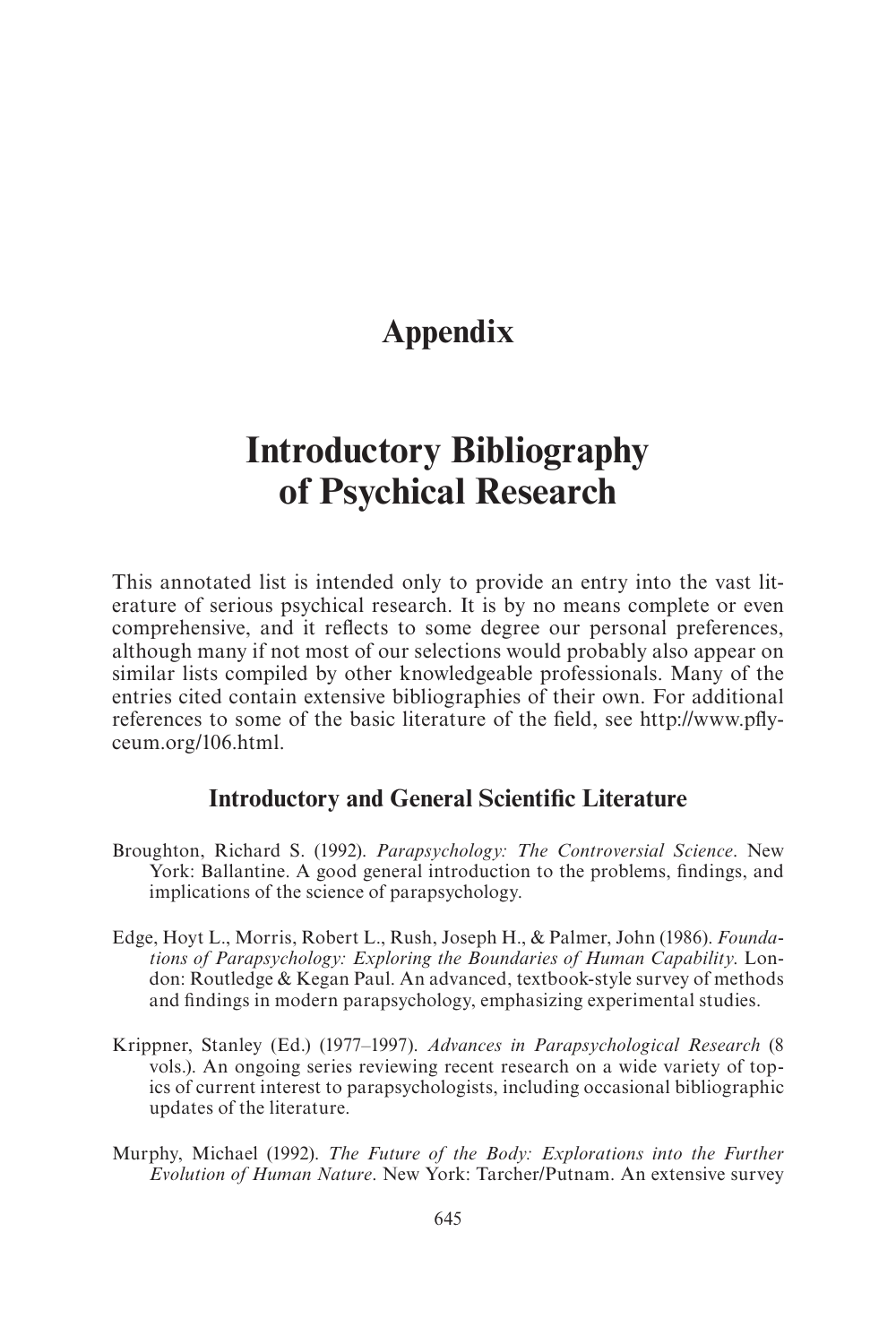#### 646—Appendix

and classification of phenomena bearing on the question of the evolution of human nature, as suggested in particular by latent, or as yet not fully realized, attributes and capacities for transcendence and transformation. In this context the author describes a variety of effects of mental states on the body, as well as numerous transformative practices. Several appendices and a large bibliography guide the reader to an enormous wealth of literature on the topics surveyed.

- Pratt, J. G., Rhine, J. B., Smith, B. M., Stuart, C. E., & Greenwood, J. A. (1940). *Extra-Sensory Perception After Sixty Years: A Critical Appraisal of the Research in Extra-Sensory Perception*. New York: Henry Holt. One of the classics of experimental parapsychology which, despite its age, is still a valuable overview of the early research at Duke. Includes responses to all meaningful experimental and statistical criticisms advanced up to that date.
- Radin, Dean R. (1997). *The Conscious Universe: The Scientific Truth of Psychic Phenomena*. New York: Harper Edge. An excellent recent survey, particularly good in terms of its overall assessments of several large areas of contemporary experimental psi research.
- Radin, Dean R. (2006). *Entangled Minds: Extrasensory Experiences in a Quantum Reality*. New York: Simon & Schuster. The author presents updated meta-analyses for several large areas of psi research (including Ganzfeld research) and argues that the "entangled" reality revealed by quantum mechanics is more congenial to psi than that postulated by classical physics.
- Rao, K. Ramakrishna (Ed.) (2001). *Basic Research in Parapsychology* (2nd ed.). Jefferson, NC: McFarland. A collection of previously published journal reports of important experimental studies.
- Tyrrell, G. N. M. (1961). *Science and Psychical Phenomena* and *Apparitions*. New Hyde Park, NY: University Books. The first title in this volume contains an overview of spontaneous cases of psi, experimental evidence, and trance mediumship. The second title is a classic discussion of studies of apparitions and the several interpretations of them, including Tyrrell's own.
- Ullman, Montague, & Krippner, Stanley (with Alan Vaughan) (1989). *Dream Telepathy* (2nd ed.). Jefferson, NC: McFarland. A report of the experiments on telepathic dreams conducted at Maimonides Medical Center in New York, plus a limited survey of spontaneous dream telepathy cases.
- Wolman, B. B. (Ed.) (1985). *Handbook of Parapsychology*. Jefferson, NC: McFarland (first published in 1977 by Van Nostrand Reinhold). A large book with technical papers on a wide variety of topics, written by specialists mainly for scientists, but containing abundant details and references to other publications for readers wishing to study the subject more deeply.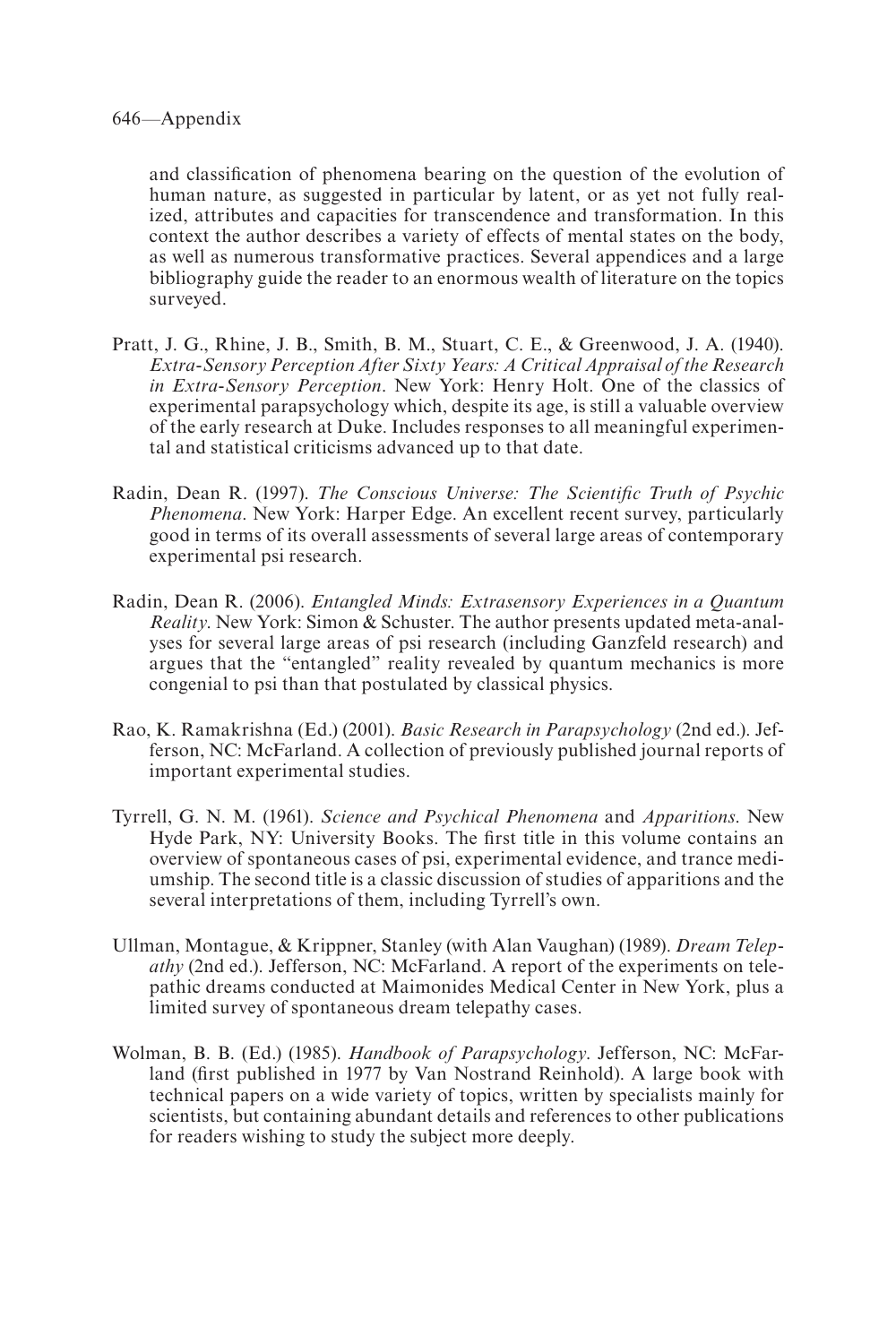Introductory Bibliography of Psychical Research—647

### **Spontaneous Case Studies**

- Gurney, Edmund, Myers, Frederic, & Podmore, Frank (1886). *Phantasms of the Living* (2 vols.). London: Trübner. A classic and the first major publication of the Society for Psychical Research, primarily reporting hundreds of spontaneous cases investigated and documented by the authors, with emphasis on apparitions coinciding with the death of a distantly located person. Indispensable reading for anyone seriously interested in psychical research. Contains sophisticated discussions of problems of evidence and methods for investigating spontaneous cases.
- Prince, Walter Franklin (1963). *Noted Witnesses for Psychic Occurrences*. New Hyde Park, NY: University Books. Prince collected in this volume numerous firsthand accounts from well-known scientists, artists, statesmen, and professionals from a wide variety of fields, describing apparently paranormal experiences that they themselves had. Prince believed that such reports from people who were otherwise known to be responsible, intelligent observers and who had reputations that could be damaged by a fraudulent or fictional account would help raise the credibility of all reports of spontaneous paranormal experiences.
- Rhine, Louisa E. (1981). *The Invisible Picture: A Study of Psychic Experiences*. Jefferson, NC: McFarland. Summary of the author's research, spanning several decades, on reports of spontaneous psychic experiences.
- Sidgwick, Eleanor Mildred (1962). *Phantasms of the Living*. New Hyde Park, NY: University Books. A volume consisting of two classic studies of spontaneous cases: A survey, first published by Mrs. Sidgwick in 1922, of spontaneous cases of telepathy and apparitions reported to the Society for Psychical Research between 1886 and 1920; and an abridged version of the 1886 volume *Phantasms of the Living* by Gurney, Myers, and Podmore (see above).
- Sidgwick, H., Johnson, A., Myers, A. T., Myers, F. W. H., Podmore, F., & Sidgwick, E. (1894). Report of the Census of Hallucinations. *Proceedings of the Society for Psychical Research*, *10*, 25–422. Report of a survey of 17,000 persons which demonstrated the frequent occurrence of hallucinatory experiences in normal, healthy persons in a waking state. Many of the experiences reported coincided closely in time with a crisis, such as the death of a distant person, and the authors made quantitative evaluations suggesting that such experiences occur more often than can be expected by chance.
- Stevenson, Ian (1970). *Telepathic Impressions: A Review and Report of 35 New Cases*. Charlottesville: University Press of Virginia. A review and analysis of 160 previously published cases in which a person has a strong impression about something happening to another person who is physically distant, followed by reports of Stevenson's investigations of 35 new cases.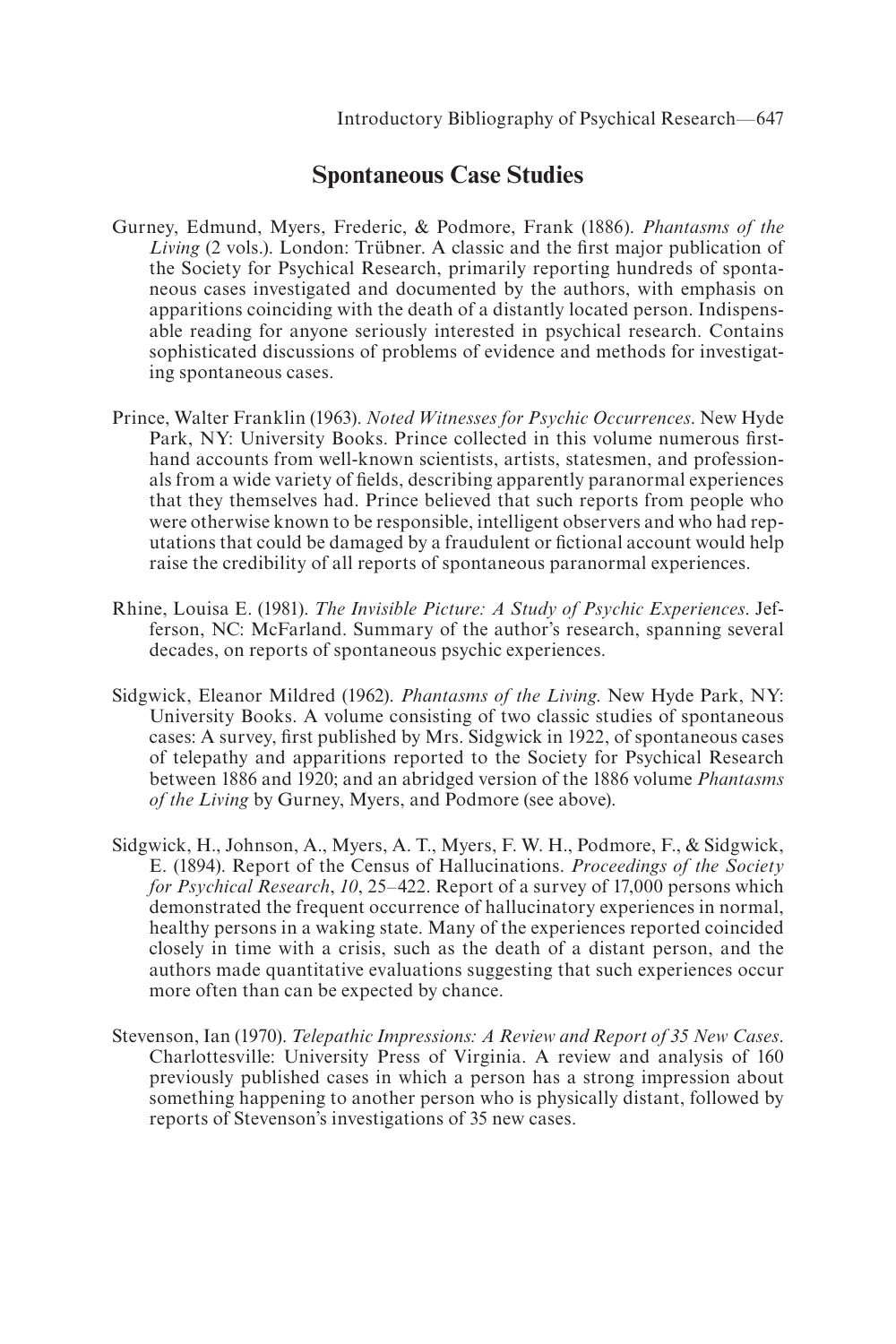# **Philosophical Literature**

- Braude, Stephen E. (1979). *ESP and Psychokinesis: A Philosophical Examination*. Philadelphia: Temple University Press. A discussion of some of the experimental evidence for psi phenomena, as well as conceptual and philosophical issues associated with them.
- Braude, Stephen E. (1986). *The Limits of Influence: Psychokinesis and the Philosophy of Science*. New York, London: Routledge & Kegan Paul. Braude examines evidence for large-scale phenomena of psychokinesis, arguing that much of the evidence is of high quality and that it can and must be incorporated into the framework of science.
- Broad, C. D. (1962). *Lectures on Psychical Research*. New York: Humanities Press. Primarily a series of lectures given in 1959–1960 at Cambridge University by Broad, a philosopher at Cambridge, presenting and discussing some of the experimental evidence, trance mediumship, and studies of what Broad called "hallucinatory quasi-perceptions" (including apparitions, dreams, and out-ofbody experiences).
- Griffin, David Ray (1997). *Parapsychology, Philosophy, and Spirituality: A Postmodern Exploration*. Albany: SUNY Press. A review of the evidence from psi research, with an emphasis on the empirical evidence for post-mortem survival, in the context of Griffin's contention that psi research has been largely rejected or ignored because it challenges both the supernaturalism of religion and the materialism of modern science. He argues that it provides the framework for a much-needed postmodern world view that can go beyond this dichotomy and reconcile the two within a larger perspective.
- Price, H. H. (1995). *Philosophical Interactions with Parapsychology: The Major Writings of H. H. Price on Parapsychology and Survival* (Frank B. Dilley, Ed.). New York: St. Martin's Press. In this volume Dilley brings together many of the extensive and important writings of H. H. Price (1899–1984), an Oxford philosopher, about the theoretical implications of psi research in general and about theoretical issues underlying the notion of post-mortem survival.
- Wheatley, J. M. O., & Edge, H. (1976). *Philosophical Dimensions of Parapsychology*. Springfield, IL: Charles C Thomas. A collection of articles by 21 philosophers and scientists, published between 1937 and 1973, on the implications of various kinds of psi phenomena for philosophy and science.

## **Survival and Mediumship**

Braude, Stephen E. (2003). *Immortal Remains: The Evidence for Life after Death*. Lanham, MD: Rowman & Littlefield. Braude examines various kinds of evidence for survival, including mental mediumship, reincarnation and possession cases, hauntings, and out-of-body experiences, especially in the context of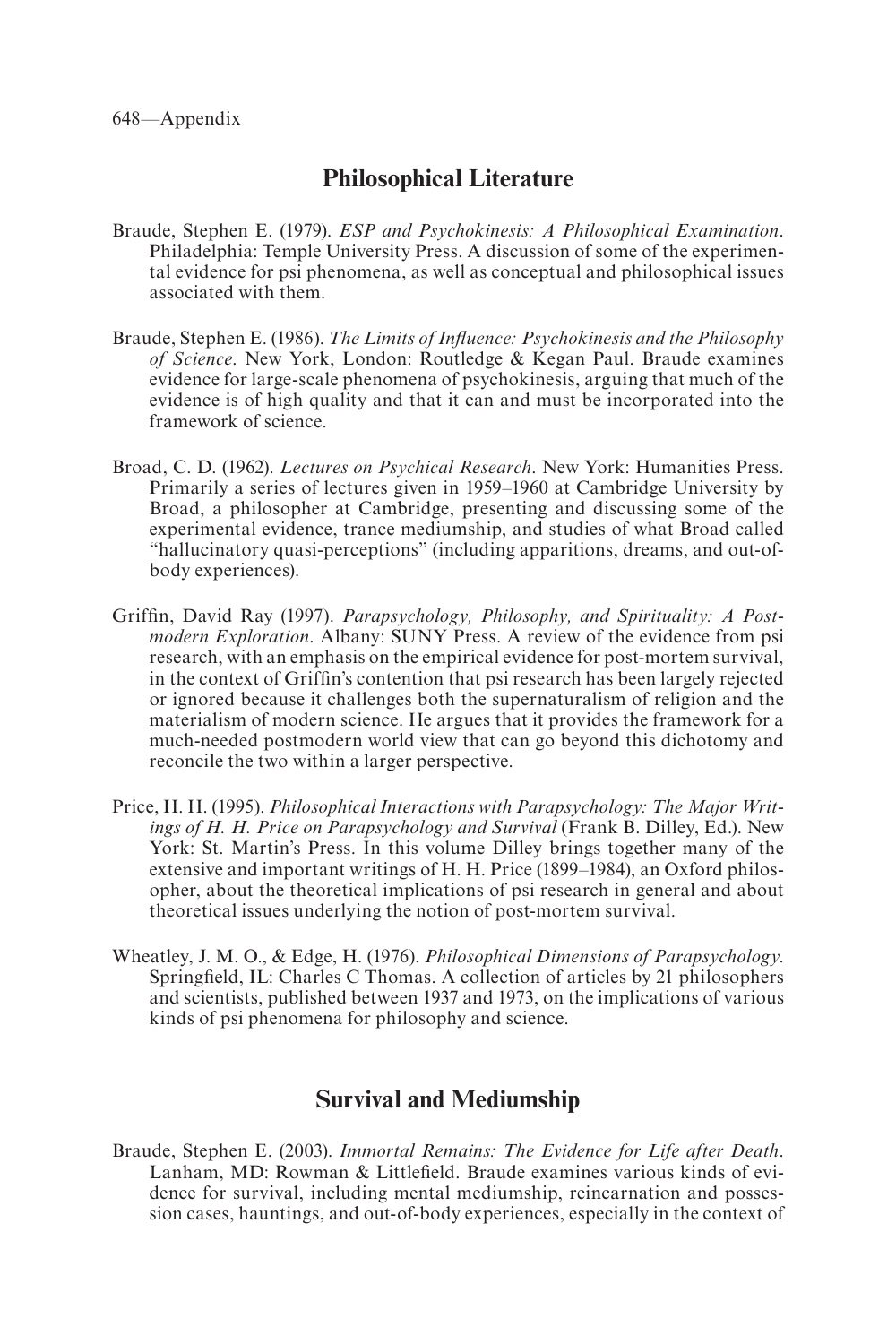the survival/super-psi interpretations of them. He concludes that the cumulative weight of the evidence may be tipping the scales slightly toward survival.

- Dodds, E. R. (1934). Why I do not believe in survival. *Proceedings of the Society for Psychical Research*, *42*, 147–172. A classic statement advocating the super-psi interpretation of survival evidence, written by a keen student of the literature.
- Ducasse, C. J. (1961). *A Critical Examination of the Belief in Life After Death*. Springfield, IL: Charles C Thomas. A philosophical examination of the idea of life after death, encompassing religious, scientific, philosophical, and empirical views. Contains an extensive discussion of the concept of reincarnation.
- Gauld, Alan (1982). *Mediumship and Survival: A Century of Investigations*. London: Heinemann. A review of different types of evidence for survival, especially mental mediumship, but also reincarnation, possession, out-of-body experiences, and apparitions. Gauld also discusses theoretical positions, as well as methodological and philosophical problems. See also his earlier and briefer discussion of the same material: Gauld, A. (1977). Discarnate survival. In B. B. Wolman (Ed.), *Handbook of Parapsychology* (pp. 577–630). New York: Van Nostrand Reinhold.
- Hart, Hornell (1959). *The Enigma of Survival*. Springfield, IL: Charles C Thomas. A review of some of the evidence for post-mortem survival from mediumship and from apparitions, followed by a comprehensive review of the arguments both for and against the competing interpretations of this evidence.
- Murphy, Gardner (1945). (a) An outline of survival evidence; (b) Difficulties confronting the survival hypothesis; (c) Field theory and survival. *Journal of the American Society for Psychical Research*, *39*, 2–34, 67–94, 181–209. These papers by a distinguished American psychologist bring the difficulties of the survival debate into sharp focus.
- Myers, Frederic W. H. (1903). *Human Personality and Its Survival of Bodily Death* (2 vols.). London: Longmans, Green. A major classic of early psychical research, and indeed of psychology, in which Myers describes a wide range of subliminal psychological phenomena, including dissociation, sleep, genius, hypnotism, automatisms, and trance, within the context of his theory of human personality as extending beyond the confines of normal psychophysiological functioning.
- Salter, W. H. (1950). *Trance Mediumship: An Introductory Study of Mrs. Piper and Mrs. Leonard*. London: Society for Psychical Research. Contains introductory discussions of two of the most important trance mediums, as well as a valuable bibliography of the research literature on mediumship.
- Saltmarsh, H. F. (1930). *Evidence of Survival from Cross-Correspondences.* London: G. Bell. A readable introduction to one of the most interesting but difficult bodies of evidence suggestive of post-mortem survival.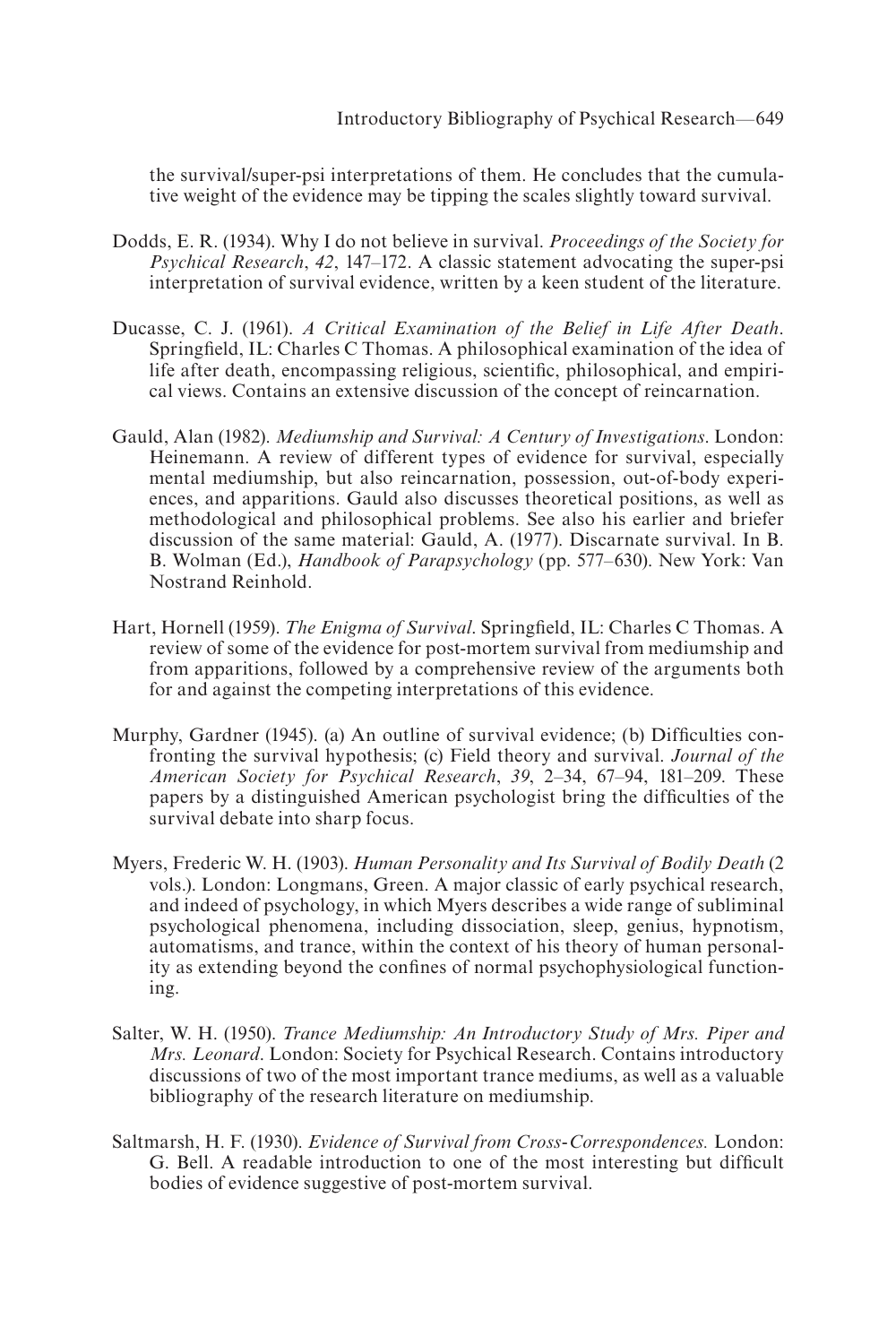- Stevenson, Ian (1984). *Unlearned Language: New Studies in Xenoglossy*. Charlottesville: University Press of Virginia. Certainly the best account to date of this rare but important phenomenon, in which a person demonstrates the ability to speak responsively a language not learned normally. Includes detailed reports of two cases that Stevenson investigated.
- Stevenson, Ian (1977). Research into the evidence of man's survival after death: A historical and critical survey with a summary of recent developments. *Journal of Nervous and Mental Disease*, *165*, 152–170. A brief but scholarly and welldocumented summary of the main lines of research on post-mortem survival.

## **Reincarnation**

- Shroder, Tom (1999). *Old Souls: The Scientific Evidence for Past Lives*. New York: Simon & Schuster. In 1997 Tom Shroder, an editor at the *Washington Post*, accompanied Dr. Ian Stevenson through India, Lebanon, and the United States as Dr. Stevenson investigated cases of children who seem to remember previous lives. This is Shroder's book about those experiences. Now also out in paperback as *Old Souls: Compelling Evidence from Children Who Remember Past Lives* from Fireside Books.
- Stevenson, Ian (1974). *Twenty Cases Suggestive of Reincarnation* (2nd ed., revised and enlarged). Charlottesville: University Press of Virginia. Dr. Stevenson's first book on what has become an extensive body of research. Includes detailed reports of 20 cases of children (from five different countries) who claimed to remember previous lives.
- Stevenson, Ian (1975–1983). *Cases of the Reincarnation Type* (vols. 1–4). Charlottesville: University Press of Virginia. Reports of 44 cases of the reincarnation type in India, Sri Lanka, Lebanon, Turkey, Burma, and Thailand, investigated extensively by the author.
- Stevenson, Ian (1997). *Reincarnation and Biology: A Contribution to the Etiology of Birthmarks and Birth Defects* (2 vols.). Westport, CT: Praeger. These volumes deal with an important subset of cases of the reincarnation type, cases in which living subjects manifest birthmarks or birth defects, often of extremely unusual character, usually corresponding to injuries that killed the ostensible previous person. Contains reports of over 200 cases, as well as important discussions of the relationship between this phenomenon and other kinds of phenomena demonstrating the effects of mental states on the body. (A 200-page synopsis of this work is available in *Where Reincarnation and Biology Intersect*. Westport, CT: Praeger, 1997.)
- Stevenson, Ian (2003). *European Cases of the Reincarnation Type*. Jefferson, NC: McFarland. With this volume Dr. Stevenson shows that cases of the reincarnation type occur in modern Western cultures, many of them similar to those from Asian countries in which a belief in reincarnation is widespread. He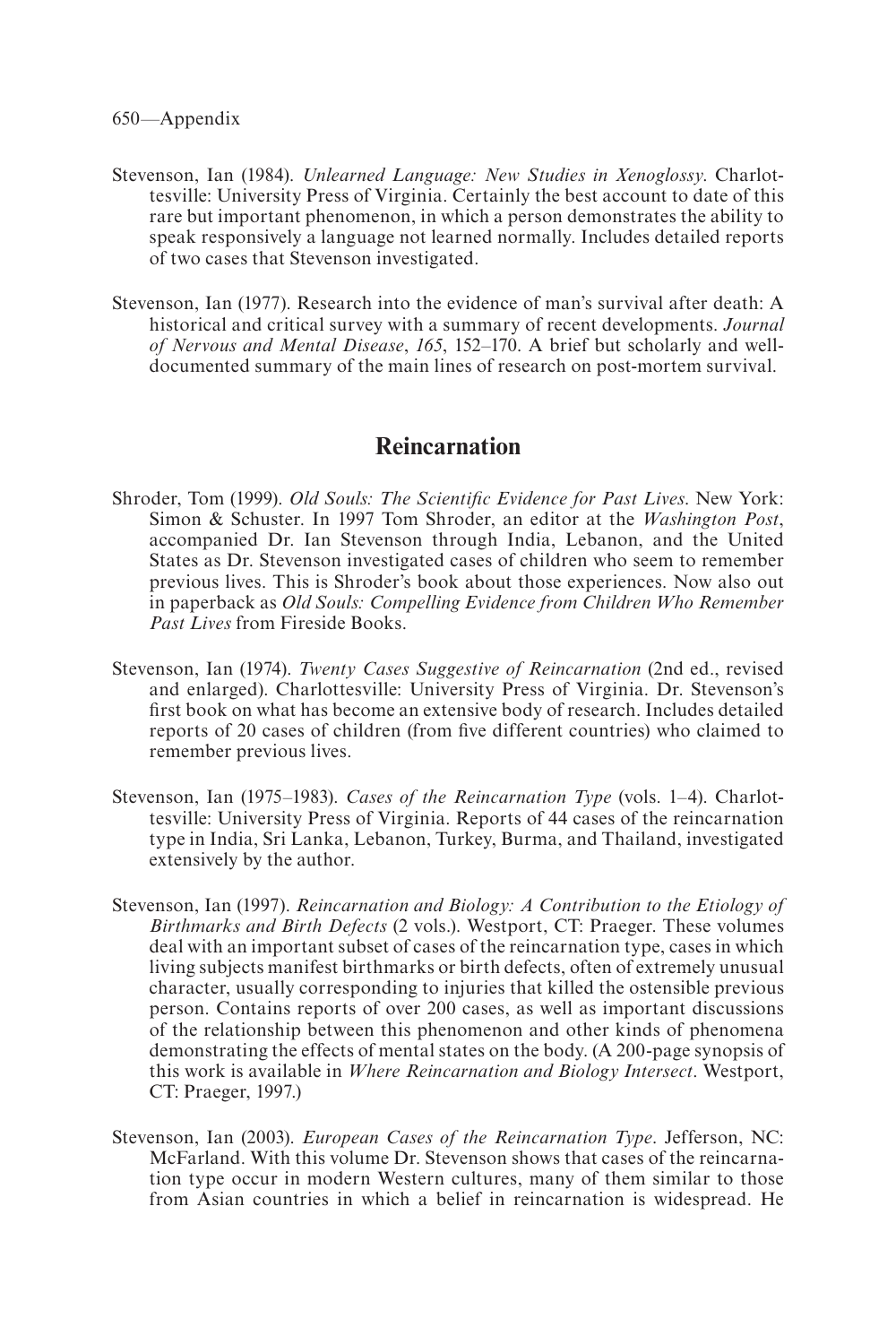describes some cases from early in the 20th century, and then reports 32 cases that he himself investigated.

- Stevenson, Ian (2001). *Children Who Remember Previous Lives: A Question of Reincarnation* (Rev. ed.). Jefferson, NC: McFarland. Dr. Stevenson describes, for the general reader, research conducted over the past 40 years on the phenomenon of young children who seem to remember a previous life. He also addresses some of the questions frequently asked about these cases.
- Tucker, Jim B. (2005). *Life Before Life: A Scientific Investigation of Children's Memories of Previous Lives*. New York: St. Martin's. An excellent introduction for the general reader to investigations, conducted by Dr. Tucker, Dr. Ian Stevenson, and other colleagues, of cases suggestive of reincarnation among young children. Included are discussions of the memories reported by the children, unusual behavior in the children, and birthmarks and birth defects apparently related to the previous life.

## **History of Psychical Research**

- Beloff, John (1997). *Parapsychology: A Concise History*. New York: St. Martin's. A brief historical survey of the field from its origins in renaissance magic, mesmerism, and spiritualism, through 19th-century psychical research, early 20thcentury psychical research and experimental parapsychology, to more recent developments.
- Gauld, Alan (1968). *Founders of Psychical Research*. New York: Schocken Books. The best available treatment of the persons and events involved in the formation and early work of the Society for Psychical Research.
- James, William (1986). *The Works of William James: Essays in Psychical Research*. Cambridge: Harvard University Press. A comprehensive collection of all of James's known writings on the subject of psychical research, from 1869–1909, including papers, reviews, and correspondence. Includes all the works published in an earlier volume (Murphy, Gardner, & Ballou, Robert O. [1961]. *William James on Psychical Research*. London: Chatto & Windus).
- Mauskopf, Seymour H., & McVaugh, Michael R. (1980). *The Elusive Science: Origins of Experimental Psychical Research*. Baltimore, London: Johns Hopkins University Press. A comprehensive, well-documented, and scholarly history of the development of experimental psi research, concentrating primarily on the period from 1920–1940.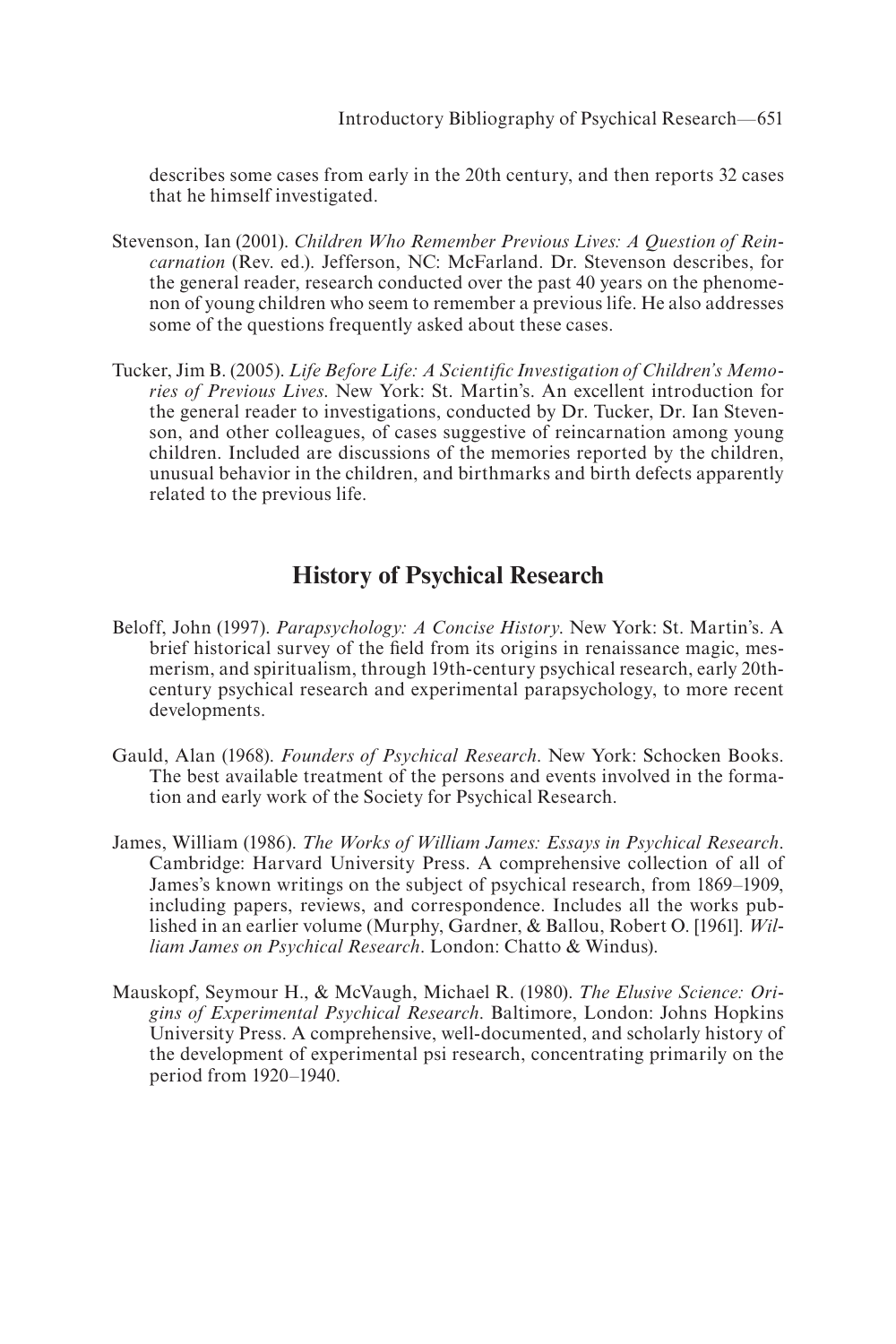# **Meta-Analyses, Reviews, and Selected Journal Articles on Experimental Studies**

#### **DMILS (Distant Mental Influence on Living Systems)**

Braud, W. (2003). *Distant Mental Influence*. Charlottesville, VA: Hampton Roads. A collection of papers previously published by Braud and colleagues of experimental studies showing that the intentions of one person can influence physiological processes of other organisms, including other persons. See also Chapter 3 in the present volume for additional references.

## **Ganzfeld**

- Bem, D. J., & Honorton, C. (1994). Does psi exist? Replicable evidence for an anomalous process of information transfer. *Psychological Bulletin, 115*, 4–18. Report and meta-analysis of a series of psi Ganzfeld experiments, in which subjects in a condition of sensory deprivation attempt to identify a randomly chosen target image. A critical response to this paper was Milton, J. & Wiseman, R. (1999). Does psi exist? Lack of replication of an anomalous process of information transfer. *Psychological Bulletin*, *125*, 378–391. A reply to these criticisms appeared in Bem, D. J., Palmer, J., & Broughton, R. S. (2001). Updating the Ganzfeld database: A victim of its own success? *Journal of Parapsychology, 65*, 207–218.
- Honorton, C. (1985). Meta-analysis of the psi ganzfeld research: A response to Hyman. *Journal of Parapsychology*, *49*, 51–91.
- Honorton, C., Berger, R., Varvoglis, M., Quant, M., Derr, P., Schechter, E., & Ferrari, D. (1990). Psi communication in the ganzfeld: Experiments with an automated testing system and a comparison with a meta-analysis of earlier studies. *Journal of Parapsychology*, *54*, 99–139.
- Hyman, R. & Honorton, C. (1986). A joint communiqué: The psi Ganzfeld controversy. *Journal of Parapsychology, 50*, 351–364. In response to their continuing debate about the status of the Ganzfeld research, Honorton, a parapsychologist, and Hyman, a skeptic, issued here a set of guidelines for conducting and reporting future research that they both agreed would constitute adequately stringent standards. The papers by Honorton et al. (1990) and Bem and Honorton (1994) (see above) report research conducted using these guidelines.
- Rosenthal, R. (1986). Meta-analytic procedures and the nature of replication: The ganzfeld debate. *Journal of Parapsychology*, *50*, 315–336.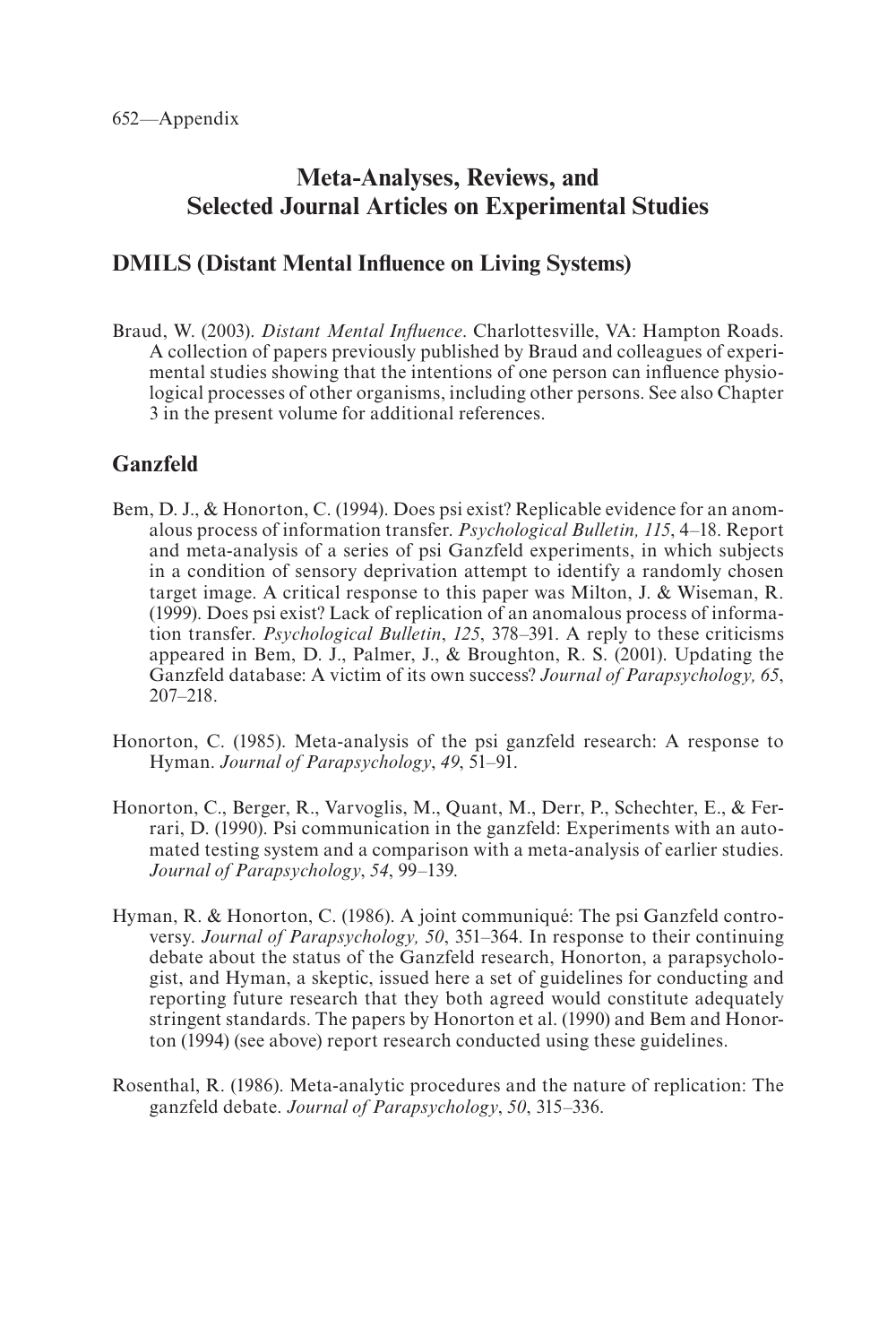#### **Hypnosis and Psi**

- Honorton, C., & Krippner, S. (1969). Hypnosis and ESP performance: A review of the experimental literature. *Journal of the American Society for Psychical Research*, *63*, 214–252.
- Schechter, E. (1984). Hypnotic induction vs. control conditions: Illustrating an approach to the evaluation of replicability in parapsychological data. *Journal of the American Society for Psychical Research*, *78*, 1–27.
- Stanford, R. G., & Stein, A. G. (1994). A meta-analysis of ESP studies contrasting hypnosis and a comparison condition. *Journal of Parapsychology*, *58*, 235–269.
- Van De Castle, R. L. (1969). The facilitation of ESP through hypnosis. *American Journal of Clinical Hypnosis*, *12*, 37–56.

#### **Statistics and Meta-Analyses**

- Honorton, C., & Ferrari, D. (1990). "Future telling": A meta-analysis of forcedchoice precognition experiments, 1935–1987. *Journal of Parapsychology*, *53*, 281–308.
- Honorton, C., Ferrari, D., & Bem, D. (1998). Extraversion and ESP performance: A meta-analysis and a new confirmation. *Journal of Parapsychology*, *62*, 255– 276.
- Radin, D., & Ferrari, D. (1991). Effects of consciousness on the fall of dice: A metaanalysis. *Journal of Scientific Exploration*, *5*, 61–83.
- Radin, D., & Nelson, R. D. (1989). Consciousness-related effects in random physical systems. *Foundations of Physics*, *19*, 1499–1514.
- Utts, J. (1991). Replication and meta-analysis in parapsychology. *Statistical Science*, *6*, 363–403.

#### **The Psi Controversy**

This is a small but representative selection from a very large literature, intended to illustrate the character of the debates. Some of the books and articles listed above also include substantial discussions of the critical literature, including Broad (1962), Broughton (1991), Griffin (1997), and Radin (1997).

Alcock, J. (1990). *Science and Supernature: A Critical Appraisal of Parapsychology*. Buffalo, NY: Prometheus. Alcock, a social psychologist and committed skep-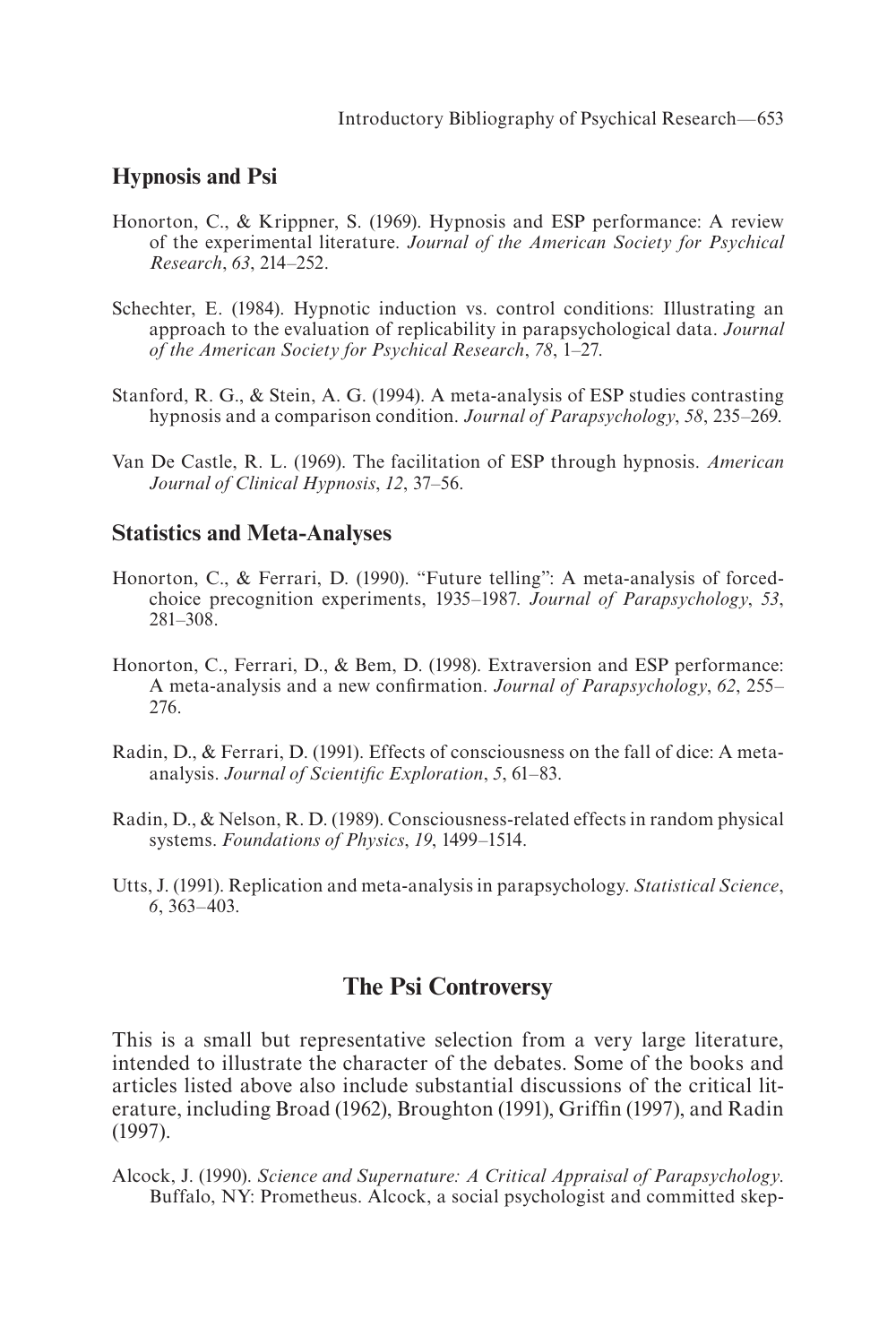#### 654—Appendix

tic, argues that there is no persuasive evidence for any paranormal phenomena and that it is a belief system rather than science.

- Child, I. L. (1985). Psychology and anomalous observations: The question of ESP in dreams. *American Psychologist*, *40*, 1219–1230. Reviews the Maimonides dream telepathy studies (see Ullman & Krippner volume, above) and criticisms of them by skeptical psychologists.
- Druckman, D., & Swets, J. A. (Eds.). (1988). *Enhancing Human Performance: Issues, Theories, and Techniques*, pp. 169–231. Washington, DC: National Academy Press; Palmer, J. A., Honorton, C., & Utts, J. (1988). *Reply to the National Research Council Study on Parapsychology*. Research Triangle Park, NC: Parapsychological Association. A report from the National Research Council which concluded that research in parapsychology has provided "no scientific justification…for the existence of parapsychological phenomena." In the reply, the authors show that the scope of this review was severely restricted to conform to the authors' pre-existing beliefs, even to the extent of asking a prominent psychologist to withdraw his favorable conclusions.
- Hansel, C. E. M. (1966). *ESP: A Scientific Evaluation*. New York: Charles Scribner's Sons; and (1980). *ESP and Parapsychology: A Critical Re-evaluation*. Buffalo, NY: Prometheus. One of the best-known of the critical books, but one which demonstrates the lengths to which critics must go to uphold their conclusions. The second volume took no account of the serious criticisms of the first volume, such as Honorton, C. (1967). *ESP: A Scientific Evaluation*. C. E. M. Hansel, Review. *Journal of Parapsychology*, *31*, 76–82; Pratt, J. G., & Woodruff, J. L. (1961). Refutation of Hansel's allegation concerning the Pratt-Woodruff series. *Journal of Parapsychology*, *25*, 114–129; Rhine, J. B., & Pratt, J. G. (1961). A reply to the Hansel critique of the Pearce-Pratt series. *Journal of Parapsychology*, *25*, 92–98; or Stevenson, I. (1967). An antagonist's view of parapsychology. A review of Professor Hansel's *ESP: A Scientific Evaluation*. *Journal of the American Society for Psychical Research*, *61*, 254–267.
- Kurtz, Paul (Ed.) (1985). *A Skeptic's Handbook of Parapsychology*. Buffalo, NY: Prometheus. A large volume of papers primarily by critics of the field, published under the auspices of the Committee for the Scientific Investigation of Claims of the Paranormal.
- Price, George R. (1955). Science and the supernatural. *Science, 122*, 359–367. A paper often cited by skeptics, who nonetheless rarely if ever mention Price's later apology to Rhine for the accusations of fraud that he made against him in this paper (Price, George R. [1972]. Letter to the editor. *Science, 175*, 359).
- Rao, K. R. & Palmer, J. (1987). The anomaly called psi: Recent research and criticism. *Behavioral and Brain Sciences*, *10*, 539–643. A lead positive review article on the then current status of experimental psi research, followed by a second, negative target article by James Alcock, with numerous commentaries on both articles and responses from their authors.